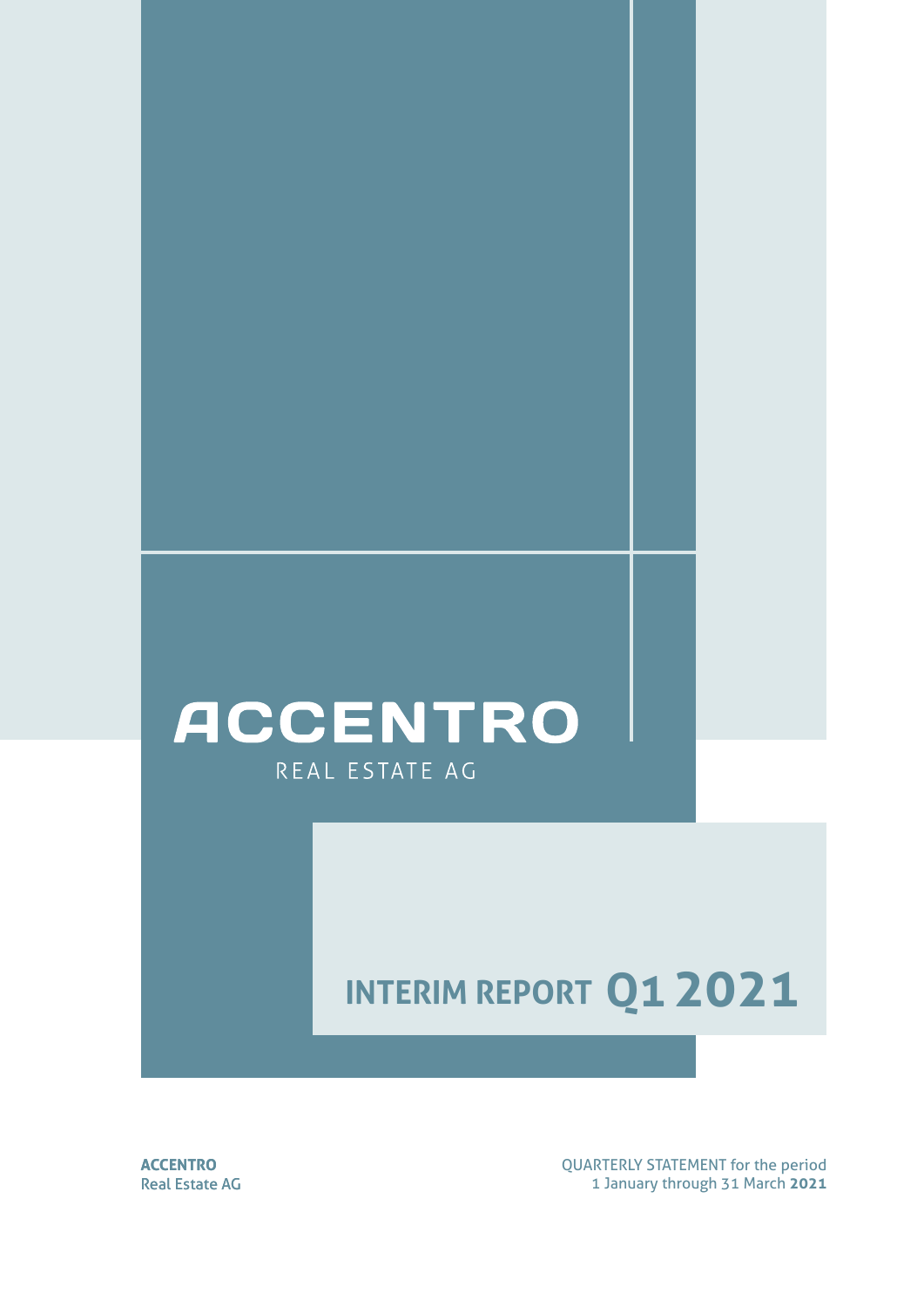## **Overview Key Financial Data**

| <b>ACCENTRO Real Estate AG</b> | <b>First Quarter 2021</b><br>01 Jan. $2021 -$<br>31 March 2021 | <b>First Ouarter 2020</b><br>01 Jan. $2020 -$<br>31 March 2020 |
|--------------------------------|----------------------------------------------------------------|----------------------------------------------------------------|
| <b>Income statement</b>        | <b>TEUR</b>                                                    | <b>TEUR</b>                                                    |
| Group sales                    | 27,587                                                         | 14,900                                                         |
| Gross profit (interim result)  | 7,111                                                          | 4,466                                                          |
| <b>EBIT</b>                    | 2,264                                                          | 423                                                            |
| <b>FBT</b>                     | $-1,381$                                                       | $-6.008$                                                       |
| Consolidated income            | $-2,877$                                                       | $-7.904$                                                       |

| <b>ACCENTRO Real Estate AG</b> | 31 March 2021 | 31 Dec. 2020 |
|--------------------------------|---------------|--------------|
| <b>Balance sheet ratios</b>    | <b>TEUR</b>   | <b>TEUR</b>  |
| Non-current assets             | 339,037       | 311,348      |
| Current assets                 | 638,887       | 550,640      |
| Shareholders' equity           | 247,577       | 247,101      |
| Equity ratio                   | 25.3%         | 28.7%        |
| Total assets                   | 977,923       | 861,987      |
| Loan to value (LTV)*           | 57.4%         | 57.1%        |

\* based on the definition specified in the terms of the 2020/2023 bond

(net financial debt relative to the adjusted total asset value)

### **ACCENTRO Real Estate AG**

| <b>Company shares</b>                          |                    |
|------------------------------------------------|--------------------|
| Stock market segment                           | Prime Standard     |
| <b>ISIN</b>                                    | DE000A0KFKB3       |
| German Securities Code Number (WKN)            | <b>AOKFKB</b>      |
| Number of shares as of 31 March 2021           | 32,437,934         |
| Free float                                     | 12.12%             |
| Share price high (1 January - 31 March 2021)*  | <b>EUR 9.05</b>    |
| Share price low (1 January $-$ 31 March 2021)* | <b>EUR 7.25</b>    |
| Closing price on 31 March 2021*                | <b>EUR 7.95</b>    |
| Market capitalisation on 31 March 2021*        | EUR 257,881,575.30 |
|                                                |                    |

\* Closing prices in Xetra trading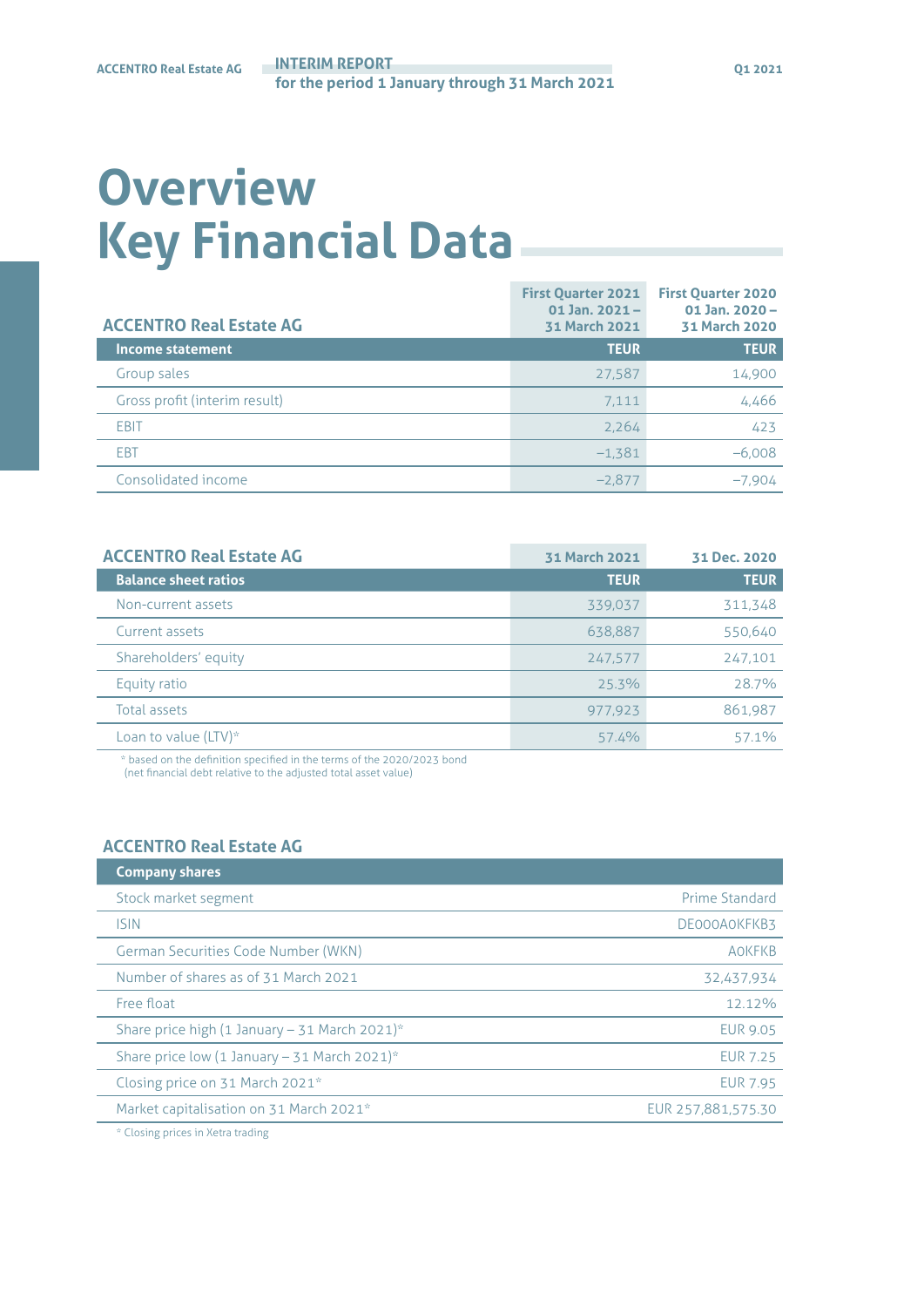**Q1 2021 INTERIM REPORT ACCENTRO Real Estate AG for the period 1 January through 31 March 2021**

## **Content**

| <b>Letter to the Shareholders</b>             | 4  |
|-----------------------------------------------|----|
| <b>Earnings, Financial and Asset Position</b> | 6  |
| <b>Directors and Officers</b>                 | 9  |
| <b>Supplementary Report</b>                   | 9  |
| <b>Opportunity and Risk Report</b>            | 9  |
| <b>Forecast Report</b>                        | 10 |
| <b>Consolidated Balance Sheet</b>             | 12 |
| <b>Consolidated Income Statement</b>          | 14 |
| The ACCENTRO Real Estate AG Share             | 16 |
| <b>Forward-looking Statements</b>             | 19 |
| <b>Financial Calendar</b>                     | 20 |
| <b>Credits</b>                                | 21 |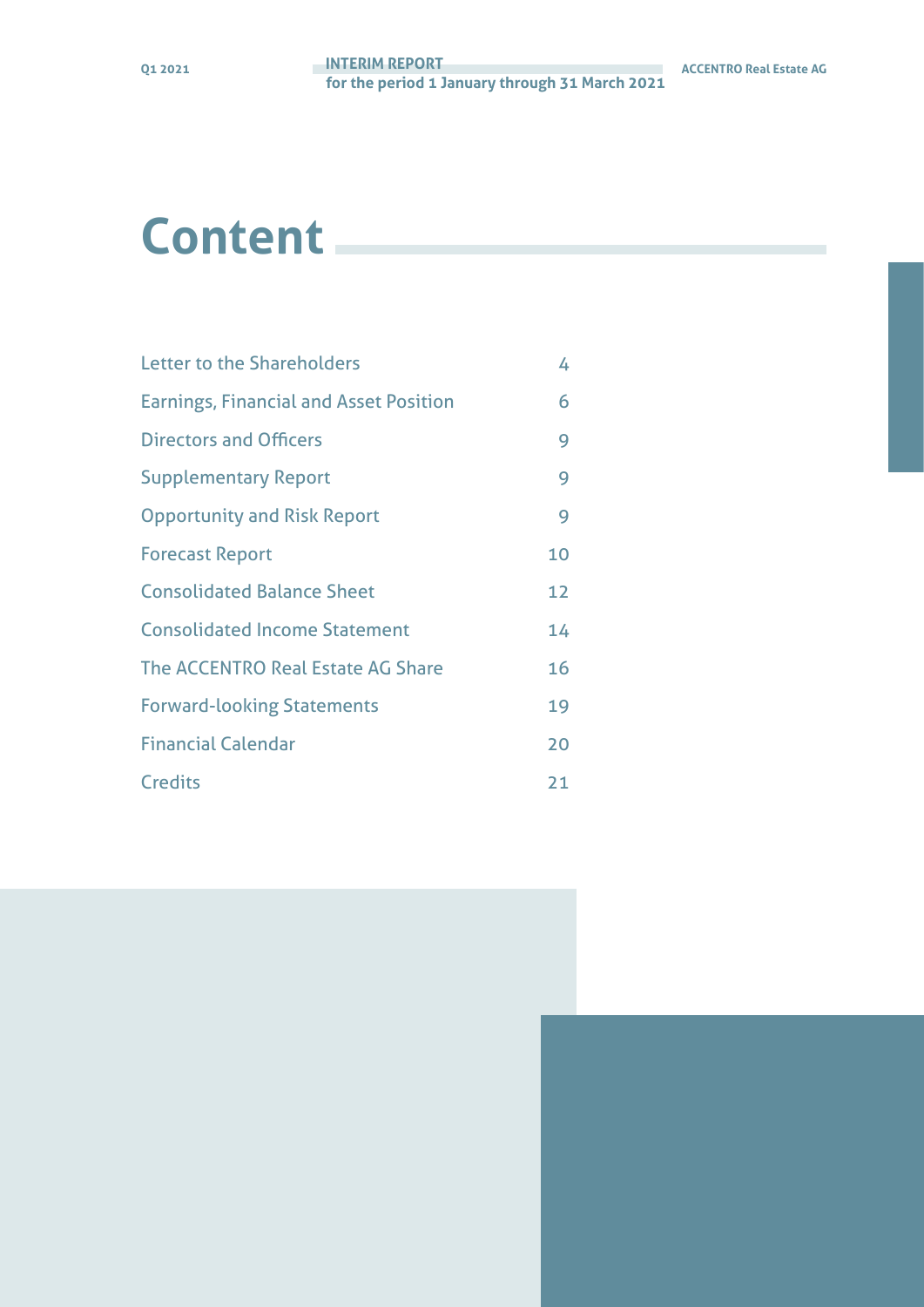## <span id="page-3-0"></span>**Letter to the Shareholders**

### **Dear Shareholders, Dear Ladies and Gentlemen,**

The year got off to a brisk start for ACCENTRO. The volume of notarised property sales in the individual privatisation segment doubled year on year during the first quarter. Overall, 135 units in a total value of EUR 51.4 million were sold. The month of March actually achieved a new high-water mark in our Company's history.

At the same time, the volume of notarised property sales that are still awaiting their transfers of benefits and burdens continued to grow during the first quarter. It now adds up to EUR 50.7 million. The resurgence is the result of permanently strong marketing activities on the part of ACCENTRO during the past months. But it also shows that the COVID-19 pandemic keeps causing delays in the transfer of benefits and burdens.

The already secured sales, together with our existing sales pipeline in a volume of approximately half a billion euros, serve as mainstays of our growth trajectory. The pipeline assets held for sale, by the way,

have already been lawfully partitioned into condominiums, and are therefore unaffected by Germany's recently passed Development Land Release Act.

In the wake of the auspicious start to the year, ACCENTRO upholds the forecast for this year. We assume that revenues will grow by around 60% to somewhere between EUR 170 and 200 million (previous year: EUR 125.2 million) and the earnings before interest and tax (EBIT) by up to around 44% to somewhere between EUR 45 and 50 million (previous year: EUR 34.8 million).

Going forward, the Company will thus continue the work we started last year. Indeed, we will put the successful performance of ACCENTRO on an even broader base. This will include, in addition to the selling of apartments to private and institutional investors, the geographical diversification of our real estate portfolio and in particular the further expansion of our proprietary housing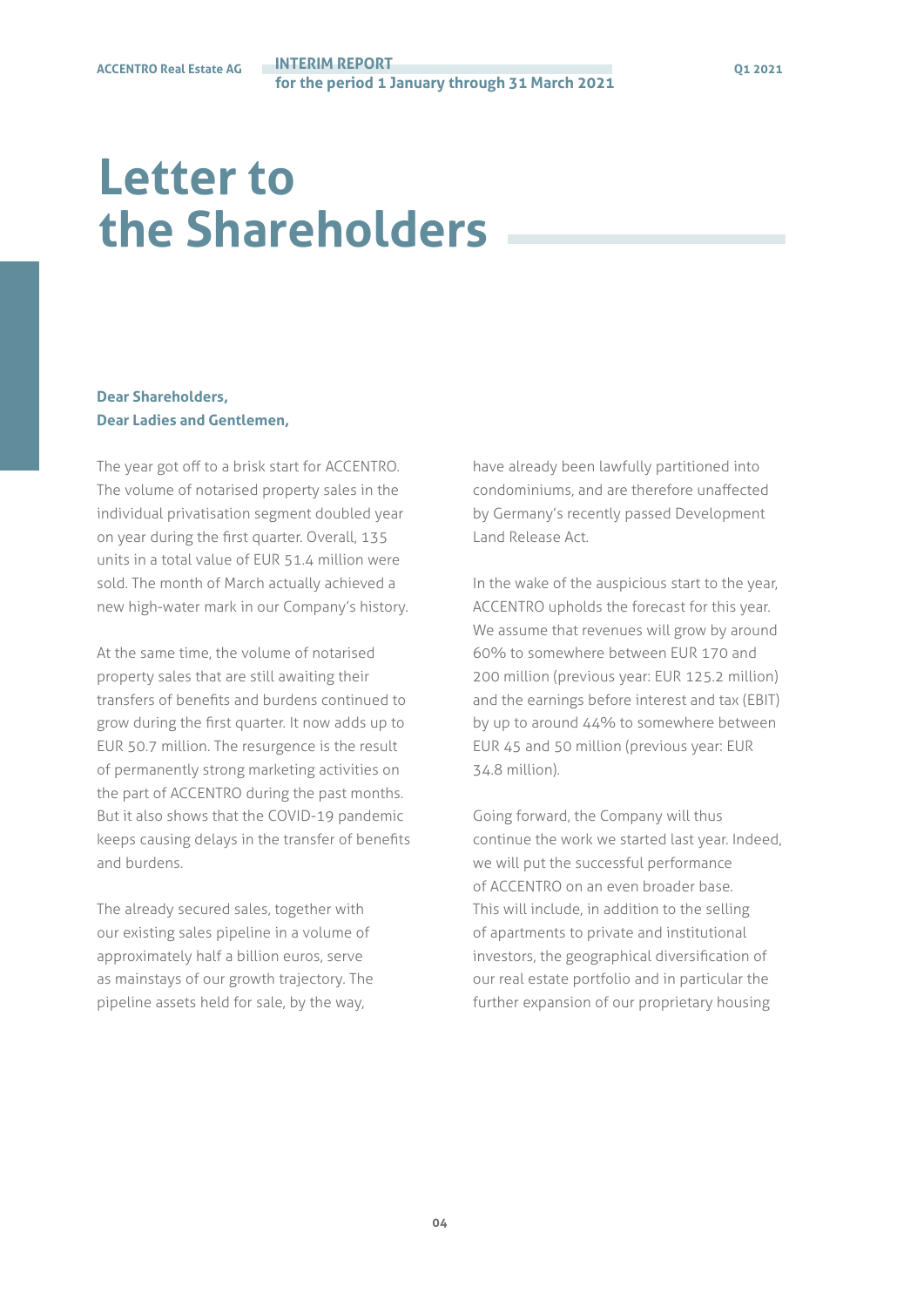## *After a brisk start we confirm our forecast for the year 2021.*

stock. We have the asset management and property management experience it takes to develop the latter for the long term, and thereby to secure sustainably growing rent revenues and cash flows.

Via this strategy, we will benefit even more from the attractive residential property market with its structural growth potential.

At this time, let me thank you for your trust, and tell you how much I look forward to having you aboard for the successful development of ACCENTRO in future.

Please stay safe and sound!

Kind regards,

las Solva

Lars Schriewer Chief Executive Officer

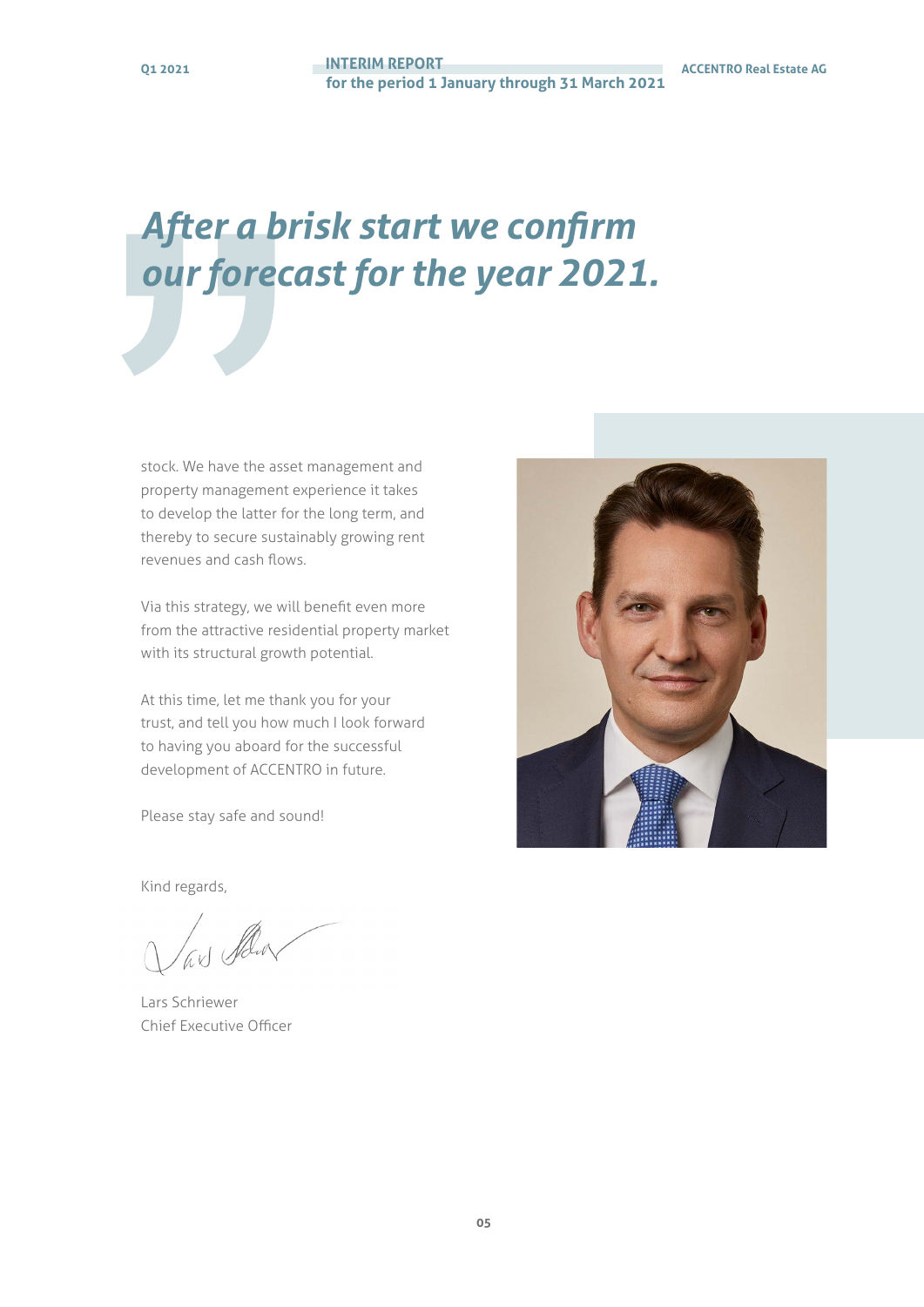# **Preliminary Remarks**

All monetary figures in this report are quoted in Euro (EUR). Both individual and total figures represent the value with the smallest rounding difference. Accordingly, adding the values of the individual line items may result in minor differences compared to the reported totals.

## <span id="page-5-0"></span>**Earnings, Financial and Asset Position**

### Earnings Position

The ACCENTRO Group's key revenue and earnings figures developed as follows during the first three months of the 2021 financial year:

|                     | 3 months<br>2021   | 3 months<br>2020   |
|---------------------|--------------------|--------------------|
|                     | <b>EUR million</b> | <b>EUR million</b> |
| Group sales         | 27.6               | 14.9               |
| <b>EBIT</b>         | 2.3                | 0.4                |
| Consolidated income | $-2.9$             | $-7.9$             |

The Group sales added up to EUR 27.6 million during the three-month period of the 2021 financial year. Based on EBIT in the amount of EUR 2.3 million translated into a consolidated income of EUR –2.9 million. As with previous years, the first quarter is not indicative of the business performance of the remainder of the year.

At EUR 2.3 million, the total payroll and benefit costs more or less maintained the level of the reference period, which had been EUR 2.2 million. As of 31 March 2021, ACCENTRO had a total of 93 persons on its payroll.

The net interest income for the first quarter of 2021 in the amount of EUR –3.7 million (reference period: EUR –6.4 million) improved by EUR 2.7 million year on year. This is attributable to the one-off effect associated with the early redemption of the 2018/2021 bond, which was repaid last year.

The earnings before taxes equalled EUR –1.4 million, after EUR –6.0 million at the end of the reference period. The substantial improvement over prior year is primarily the result of capital gains from property sales, which increased by EUR 2.9 million, and reduced interest expenses. With income taxes of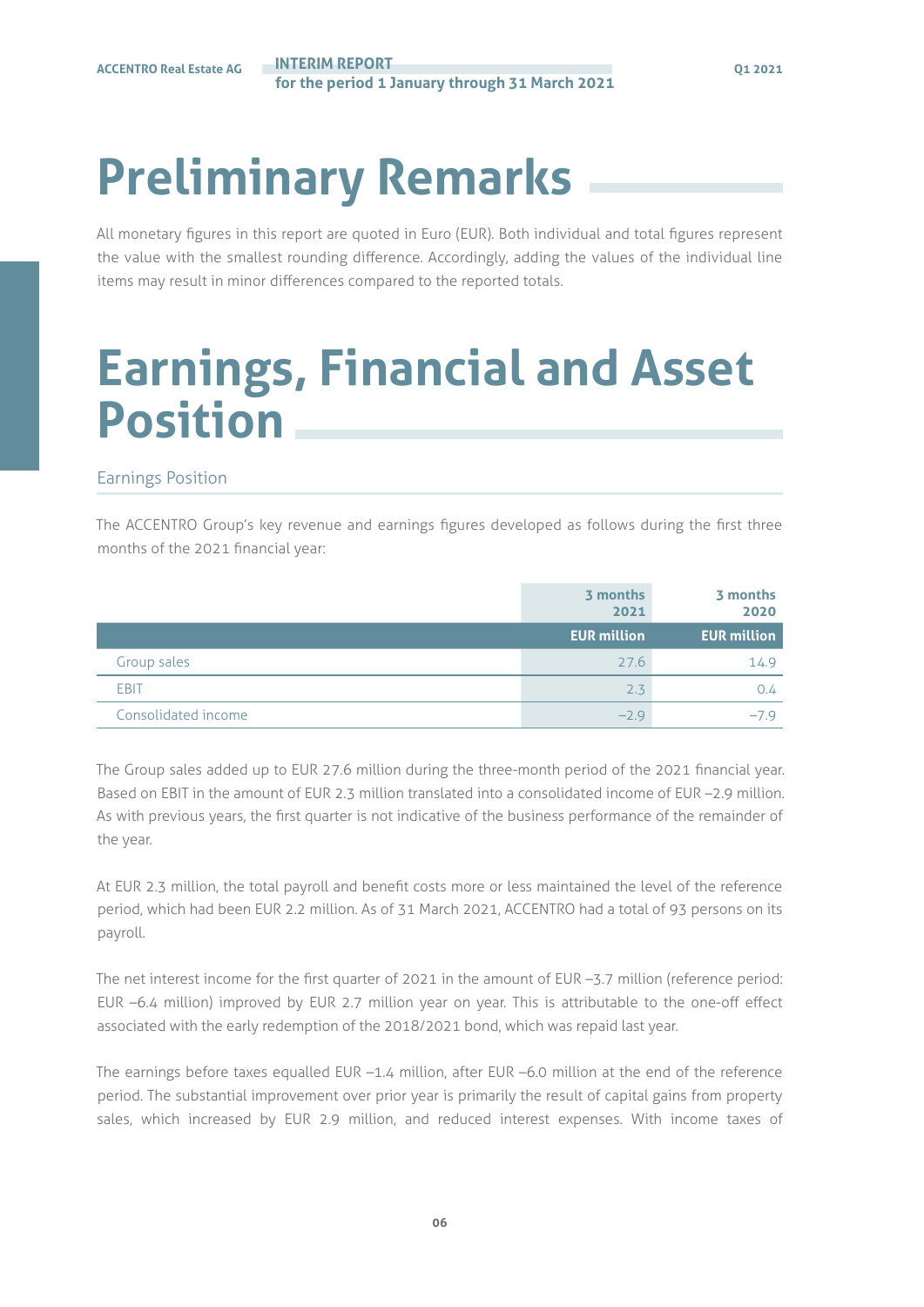EUR –1.5 million (reference period: EUR –1.9 million) taken into account, this results in a consolidated income of EUR –2.9 million (reference period: EUR –7.9 million). The income taxes represent essentially back taxes for prior periods and taxes deferred in connection with the accrued issuance expenses of the 2021/2026 bond.

### Financial Position

| <b>Key Figures from the Cash Flow Statement</b>           | 3 months<br>2021   | 3 months<br>2020   |
|-----------------------------------------------------------|--------------------|--------------------|
|                                                           | <b>EUR million</b> | <b>EUR million</b> |
| Cash flow from operating activities                       | 15.0               | $-46.1$            |
| Cash flow from investment activities                      | $-40.6$            | $-55.5$            |
| Cash flow from financing activities                       | 87.7               | 103.7              |
| Net change in cash and cash equivalents                   | 62.1               | 2.0                |
| Consolidation-related change in cash and cash equivalents | 1.7                | 0.0                |
| Change in restricted cash and cash equivalents            | 0.0                | $-0.8$             |
| Cash and cash equivalents at the beginning of the period  | 56.5               | 24.2               |
| Cash and cash equivalents at the end of the period        | 120.4              | 25.4               |

During the first quarter of 2021, the ACCENTRO Group's holdings of cash and cash equivalents rose by EUR 63.9 million to a new total of EUR 120.4 million (31 December 2020: EUR 56.5 million).

The cash flow from current operations in the amount of EUR 15.0 million (reference period: EUR –46.1 million) is now in the positive range, fuelled primarily by inflows from the housing privatisation business.

The negative cash flow from investment activities in the amount of EUR –40.6 million results primarily from the acquisition of a property company for the purpose of further expanding the inventory of investment properties. The purchase price for 89.9% of the shares and a shareholder loan totalled EUR 29.2 million. In addition, EUR 10.6 million were paid out toward investment properties that were acquired within the framework of several asset deals.

The cash flow from financing activities in the amount of EUR 87.7 million was mainly defined by the issuance of another corporate bond in the amount of EUR 100 million on 23 March 2021. The bond is unsecured and bears 4.125% p. a. in interest. It has a 5-year maturity, and will thus become due for repayment on 23 March 2026. The bond was fully subscribed by a major pension fund.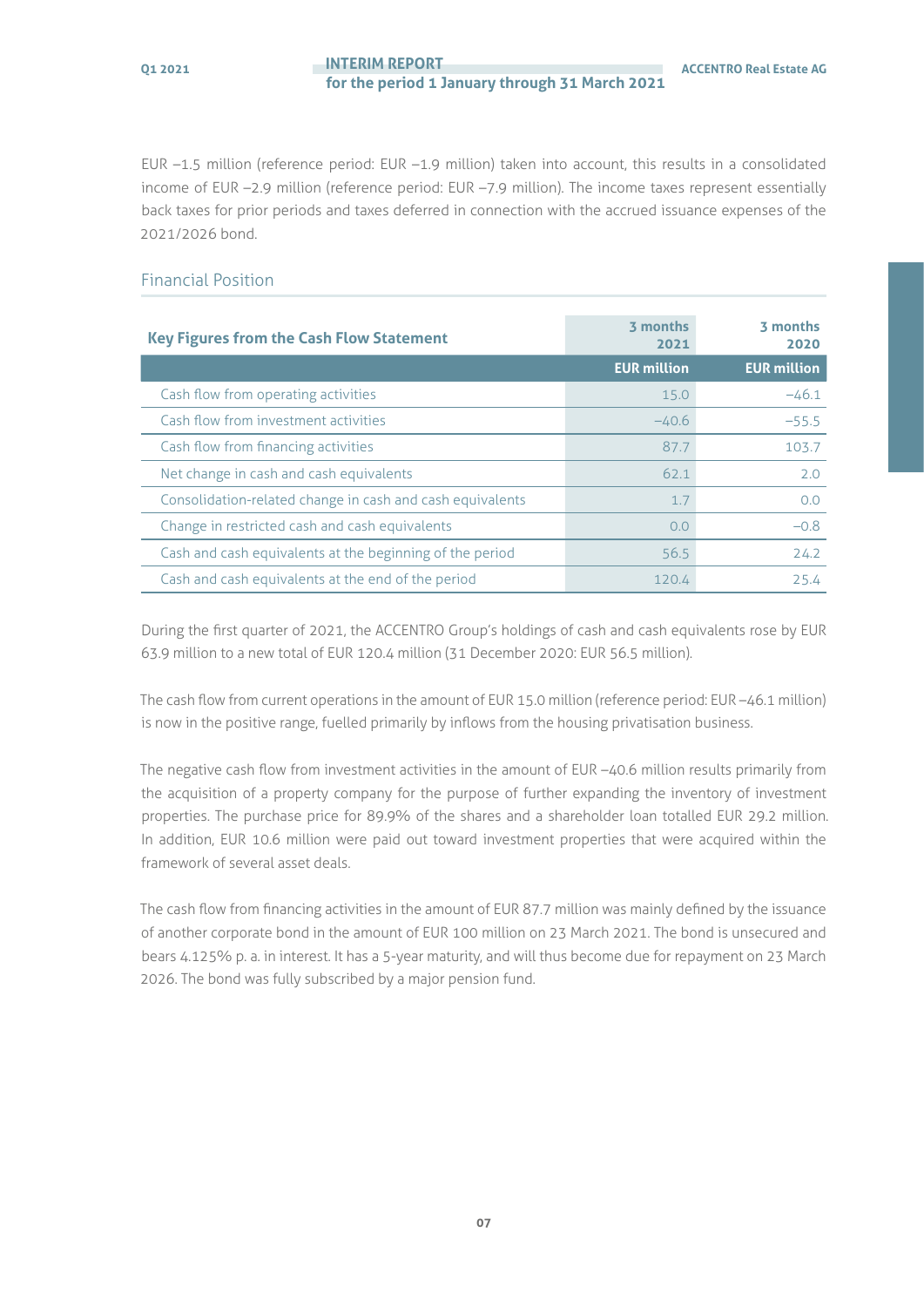### Asset Position

| <b>Key Figures from the Balance Sheet</b>                                        | 31 March 2021      | 31 Dec. 2020       |
|----------------------------------------------------------------------------------|--------------------|--------------------|
|                                                                                  | <b>EUR million</b> | <b>EUR million</b> |
| <b>Non-current assets</b>                                                        | 339.0              | 311.3              |
| Owner-occupied properties and buildings                                          | 24.5               | 24.4               |
| Investment properties                                                            | 251.5              | 215.0              |
| Non-current other receivables and other assets                                   | 21.2               | 25.1               |
| Equity investments and<br>equity interests accounted for using the equity method | 11.9               | 11.9               |
| Other non-current assets                                                         | 29.9               | 34.9               |
| <b>Current assets</b>                                                            | 638.9              | 550.6              |
| Inventory properties                                                             | 417.7              | 409.5              |
| Trade receivables and other current assets                                       | 100.8              | 84.6               |
| Cash and cash equivalents                                                        | 120.4              | 56.5               |
| <b>Non-current liabilities</b>                                                   | 486.7              | 402.4              |
| <b>Current liabilities</b>                                                       | 243.6              | 212.4              |
| <b>Shareholders' equity</b>                                                      | 247.6              | 247.1              |
| <b>Total assets</b>                                                              | 977.9              | 861.9              |

The total assets increased by EUR 116.0 million since the balance sheet date of 31 December 2020, rising to a sum total of EUR 977.9 million. The growth is mainly attributable to capital expenditures in the amount of EUR 36.5 million incurred for the investment properties. In addition, the cash and cash equivalents increased by EUR 63.9 million since year-end 2020, mainly because of the cash inflow collected through the issuance of the 2021/2026 bond.

The increase in non-current liabilities in the amount of EUR 84.3 million is essentially defined by the new issue of a bond over a nominal amount of EUR 100 million. The sum total of current liabilities rose by EUR 31.2 million since year-end 2020. This is mainly due to the increase in advance payments received by EUR 16.7 million and the increase in current financial liabilities by EUR 15 million that are attributable to several pending refinancing arrangements. As in the reference period, the current assets significantly exceeded the current liabilities.

During the reporting period, the total equity of the ACCENTRO Group increased minimally from EUR 247.1 million as of 31 December 2020 to EUR 247.6 million by 31 March 2021. Due to the rise in total assets by 13.5% since year-end 2020 while the total equity remained the same, the equity ratio now equals 25.3%, compared to 28.7% on 31 December 2020.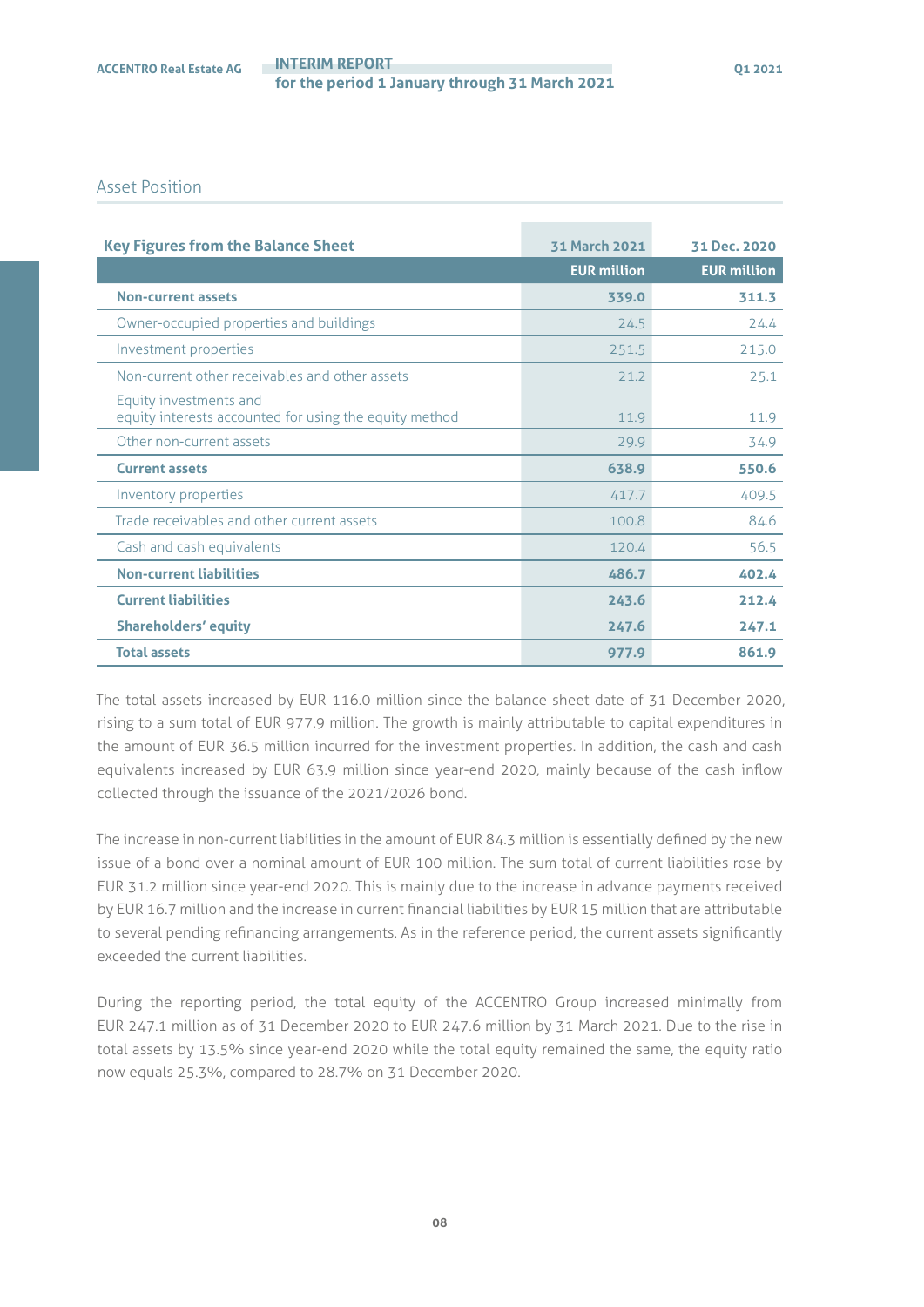The balance sheet structure has experienced no material changes since year-end 2020. The loan to value (LTV) ratio, as defined in the 2020/2023 bond terms, rose from 57.1% to 57.4% as of 31 March 2021.

### General Statement on the Group's Business Situation

The economic situation of the ACCENTRO Group remained unchanged during the first three months of the 2021 financial year. The Management Board of ACCENTRO AG therefore reaffirms its account of the economic situation previously made in the 2020 annual report, which was published on 30 April 2021.

## <span id="page-8-0"></span>**Directors and Officers**

There were no senior staff changes concerning the members of either the Management Board or the Supervisory Board during the current reporting period.

## <span id="page-8-1"></span>**Supplementary Report**

On 12 May 2021, the Management Board and Supervisory Board of ACCENTRO Real Estate AG decided to sign a termination agreement concerning the sale-and-purchase agreement for the acquisition of DIM Holding AG ("Deutsche Immobilien Management"). Agreed performance obligations had not been met. The transaction will consequently be rescinded. On 29 December 2020, ACCENTRO AG had reported the acquisition of DIM Holding AG and the signing of the sale-and-purchase agreement. The sale-andpurchase agreement permits ACCENTRO to back out of the deal if the seller fails to fulfil contractually defined performance obligations. Notwithstanding the rescission of the sale-and-purchase agreement, ACCENTRO AG will continue its strategic collaboration with DIM Holding AG. In addition, ACCENTRO AG was granted the option to change its mind and acquire DIM Holding AG yet within the next 12 months.

# <span id="page-8-2"></span>**Opportunity and Risk Report**

The opportunities and risks to which ACCENTRO Real Estate AG is exposed in conjunction with its current operations were presented in detail in its 2020 annual report. In the 2021 financial year to date, no further opportunities and risks have emerged or become apparent that would warrant a reassessment.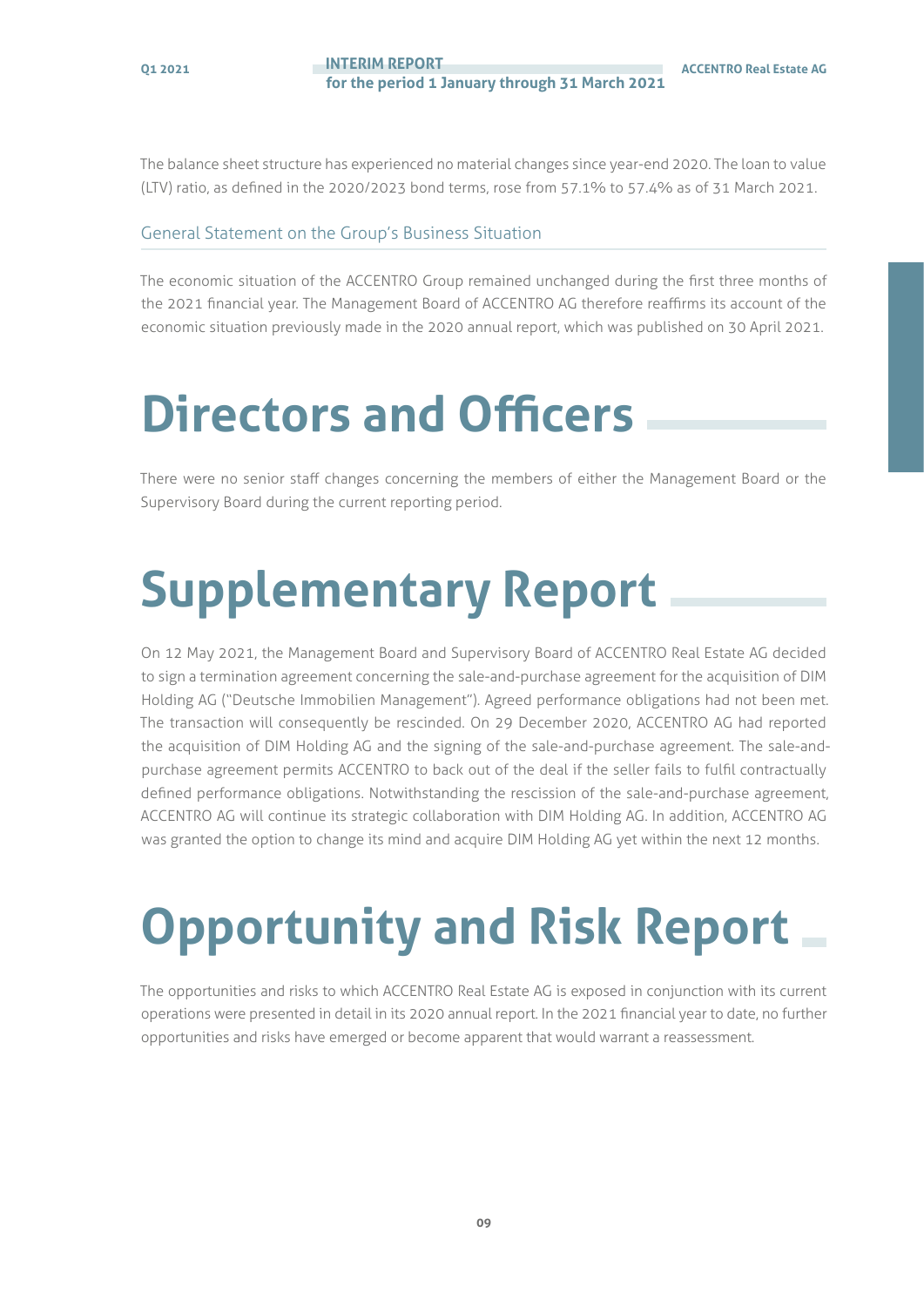## <span id="page-9-0"></span>**Forecast Report**

In its annual report 2020, ACCENTRO Real Estate AG predicted consolidated revenues within a bandwidth of EUR 170 – 200 million (previous year: EUR 125.2 million) and consolidated earnings before interest and taxes (EBIT) in a range of EUR 45 – 50 million (previous year: EUR 34.8 million) for the 2021 financial year.

Based on the successful business performance during the first quarter of 2021 and the anticipated business development in the remainder of the year, the Company confirms its forecast for the 2021 financial year.

Although the strained situation caused by the COVID-19 pandemic has noticeably eased over the past weeks, it cannot be entirely ruled out that it might deteriorate again and cause restrictions to be tightened once more. Such a development could also impact the business performance of ACCENTRO.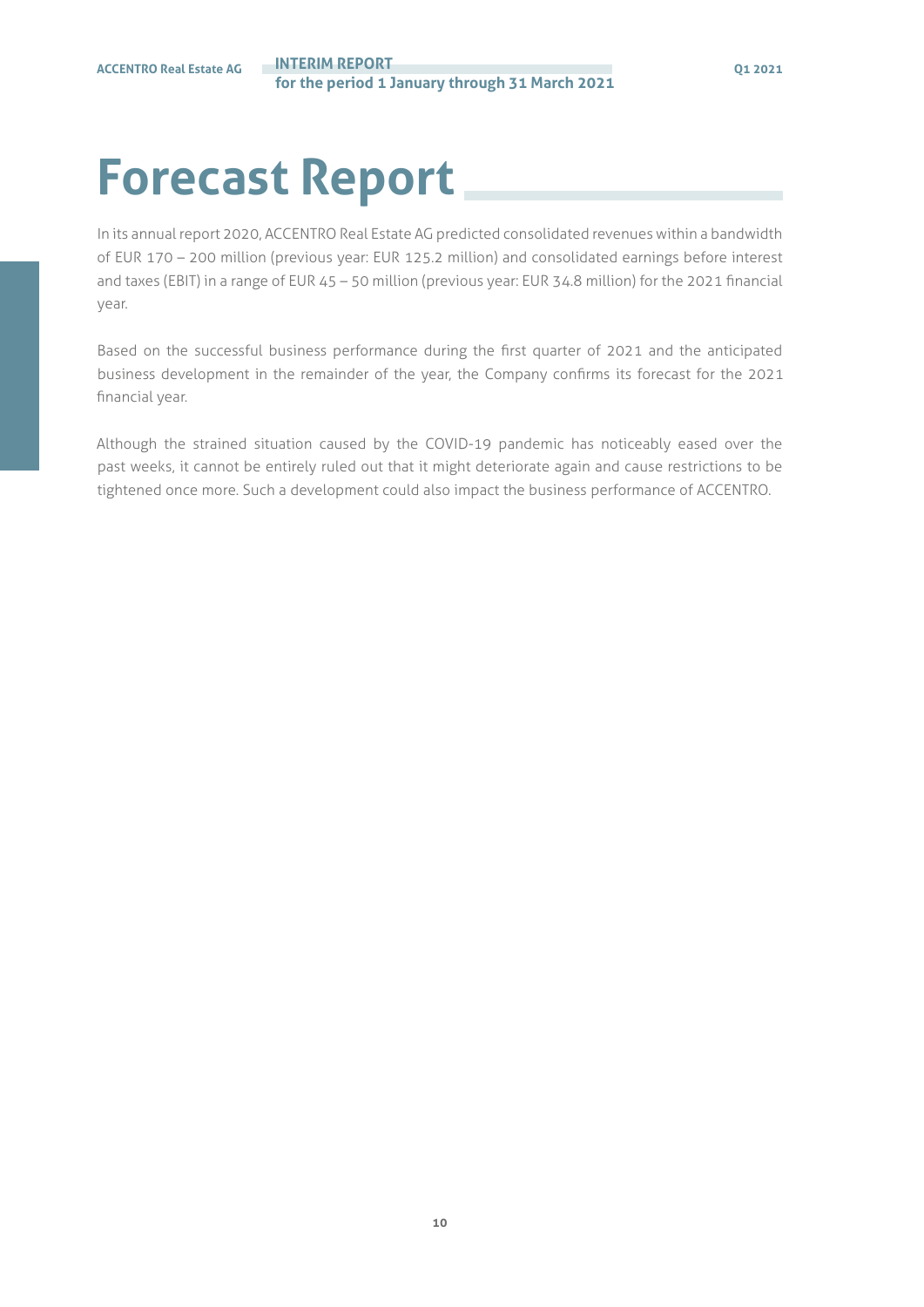**11**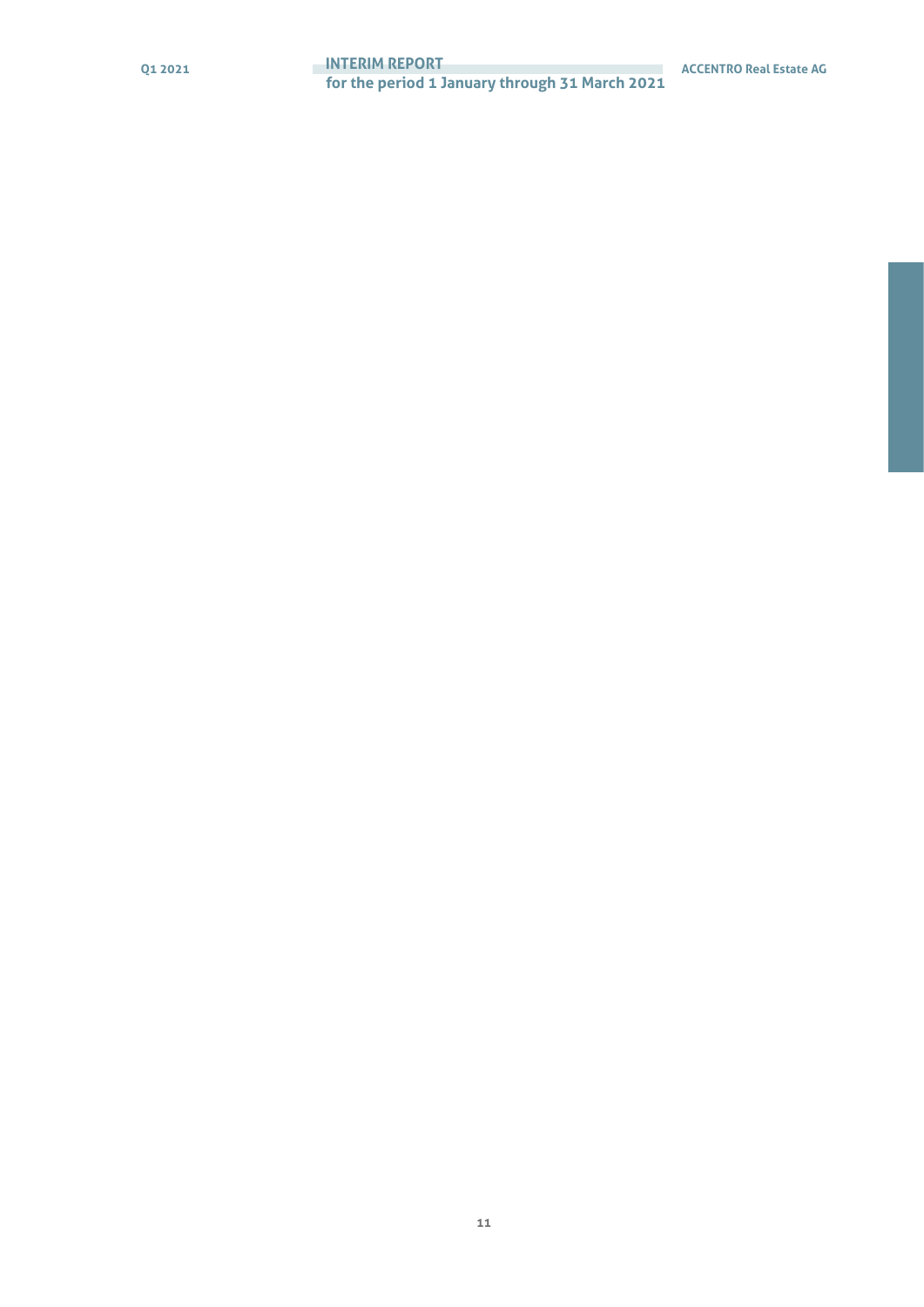## <span id="page-11-0"></span>**Consolidated Balance Sheet**

**as of 31 March 2021\***

| <b>ACCENTRO Real Estate AG</b>                         | 31 March 2021 | 31 Dec. 2020 |
|--------------------------------------------------------|---------------|--------------|
| <b>Assets</b>                                          | <b>TEUR</b>   | <b>TEUR</b>  |
| <b>Non-current assets</b>                              |               |              |
| Goodwill                                               | 17,776        | 17,776       |
| Owner-occupied properties and buildings                | 24,461        | 24,407       |
| Plant and intangible assets                            | 2,509         | 1,835        |
| Investment properties                                  | 251,476       | 215,001      |
| Advance payments made for investment properties        | 8,478         | 2,757        |
| Advance payments on corporate mergers                  | $\circ$       | 11,344       |
| Non-current other receivables and other assets         | 21,221        | 25,112       |
| Equity investments                                     | 5,697         | 5,697        |
| Equity interests accounted for using the equity method | 6,279         | 6,279        |
| Deferred tax assets                                    | 1,140         | 1,140        |
| <b>Total non-current assets</b>                        | 339,037       | 311,348      |
|                                                        |               |              |
| <b>Current assets</b>                                  |               |              |
| Inventory properties                                   | 417,684       | 409,505      |
| Contract assets                                        | 407           | 407          |
| Trade receivables                                      | 47,835        | 51,757       |
| Other receivables and other current assets             | 50,714        | 30,696       |
| Current income tax receivables                         | 1,869         | 1,734        |
| Cash and cash equivalents                              | 120,378       | 56,541       |
| <b>Total current assets</b>                            | 638,887       | 550,640      |
| <b>Total assets</b>                                    | 977,923       | 861,987      |

\* Adding the values of the individual line items may result in minor differences compared to the sum totals posted.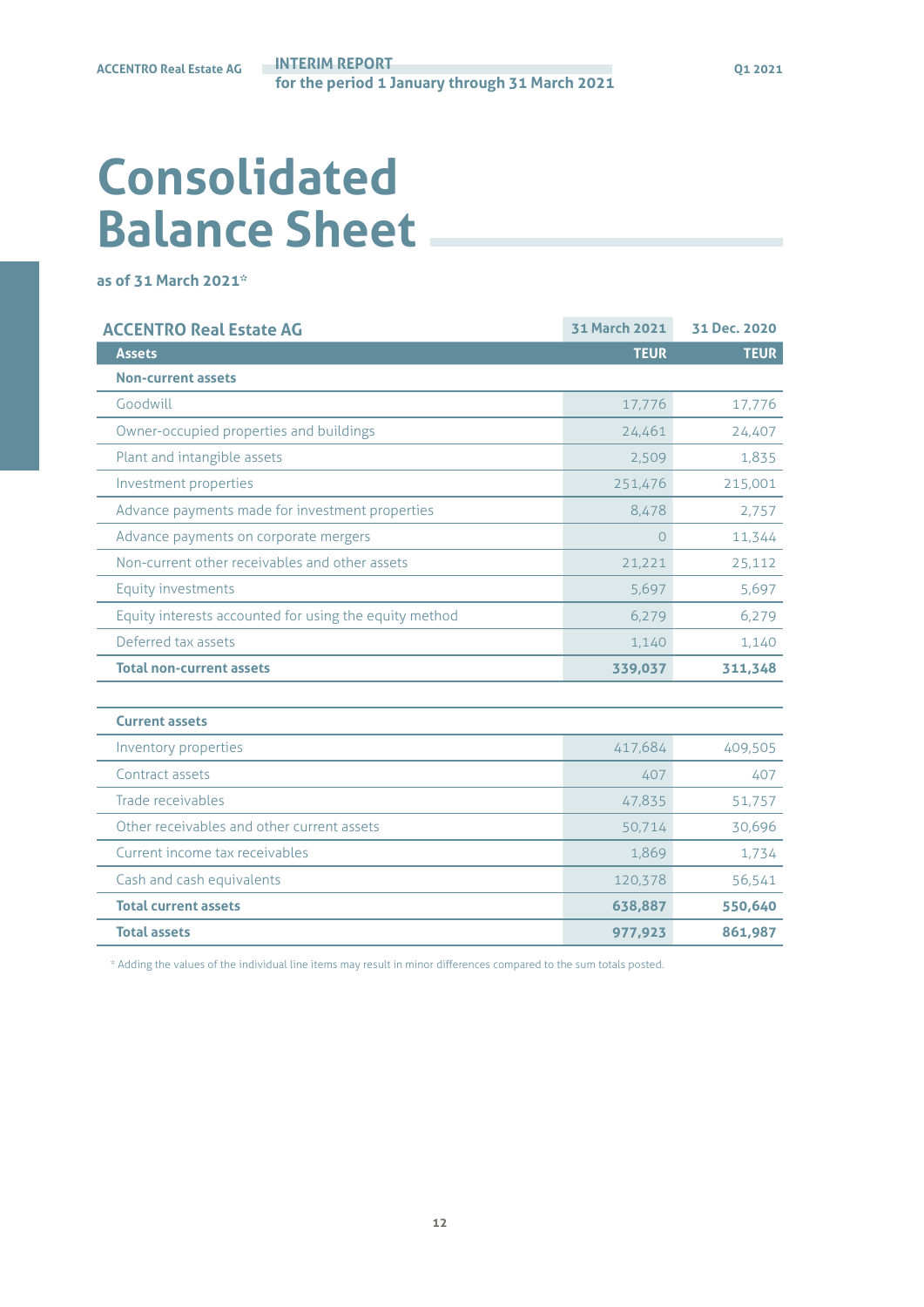## **Consolidated Balance Sheet**

**as of 31 March 2021\***

| <b>ACCENTRO Real Estate AG</b>              | 31 March 2021 | 31 Dec. 2020 |
|---------------------------------------------|---------------|--------------|
| <b>Equity</b>                               | <b>TEUR</b>   | <b>TEUR</b>  |
| Subscribed capital                          | 32,438        | 32,438       |
| Capital reserves                            | 79.728        | 79,658       |
| Retained earnings                           | 121,101       | 124,095      |
| Attributable to parent company shareholders | 233,268       | 236,191      |
| Attributable to non-controlling interest    | 14.309        | 10,910       |
| <b>Total equity</b>                         | 247,577       | 247.101      |

| <b>Liabilities</b>                   | <b>TEUR</b> | <b>TEUR</b> |
|--------------------------------------|-------------|-------------|
| <b>Non-current liabilities</b>       |             |             |
| Provisions                           | 46          | 46          |
| <b>Financial liabilities</b>         | 132,654     | 148,063     |
| <b>Bonds</b>                         | 344,903     | 245,265     |
| Deferred income tax liabilities      | 9,094       | 9.074       |
| <b>Total non-current liabilities</b> | 486,698     | 402,448     |

| <b>Current liabilities</b>          |         |         |
|-------------------------------------|---------|---------|
| Provisions                          | 1,326   | 1,923   |
| <b>Financial liabilities</b>        | 183,892 | 168.760 |
| <b>Bonds</b>                        | 1,180   | 3,446   |
| Advanced payments received          | 25,900  | 9.177   |
| Current income tax liabilities      | 6,711   | 5,950   |
| Trade payables                      | 7,929   | 7,126   |
| Other liabilities                   | 16,711  | 16,055  |
| <b>Total current liabilities</b>    | 243,649 | 212,438 |
| <b>Total equity and liabilities</b> | 977,923 | 861.987 |

\* Adding the values of the individual line items may result in minor differences compared to the sum totals posted.

#### **13**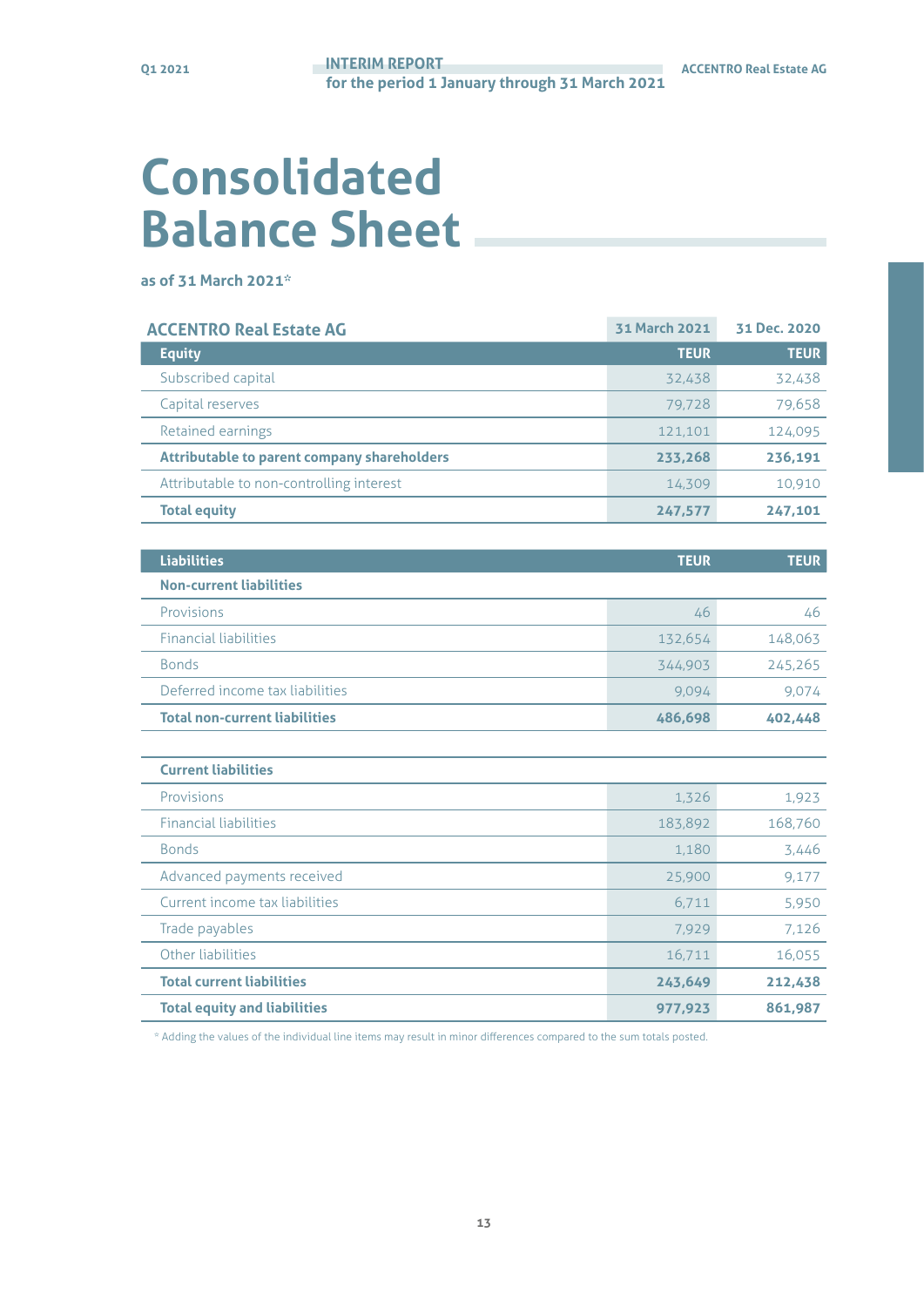## <span id="page-13-0"></span>**Consolidated Income Statement**

**for the period 1 January through 31 March 2021\***

| <b>ACCENTRO Real Estate AG</b>                                                          | 01 Jan. $2021 -$<br>31 March 2021 | First Quarter 2021 First Quarter 2020<br>$01$ Jan. $2020 -$<br>31 March 2020 |
|-----------------------------------------------------------------------------------------|-----------------------------------|------------------------------------------------------------------------------|
|                                                                                         | <b>TEUR</b>                       | <b>TEUR</b>                                                                  |
| <b>Group sales</b>                                                                      | 27,587                            | 14,900                                                                       |
| Revenues from sales of inventory properties                                             | 24,235                            | 11,675                                                                       |
| Expenses from sales of inventory properties                                             | $-19,185$                         | $-9,549$                                                                     |
| <b>Capital gains from property sales</b>                                                | 5,050                             | 2,126                                                                        |
| Letting revenues                                                                        | 2,938                             | 2,726                                                                        |
| Letting expenses                                                                        | $-1,100$                          | $-929$                                                                       |
| <b>Net rental income</b>                                                                | 1,839                             | 1,797                                                                        |
| Revenues from services                                                                  | 414                               | 499                                                                          |
| <b>Expenses from services</b>                                                           | $-240$                            | $-312$                                                                       |
| <b>Net service income</b>                                                               | 173                               | 187                                                                          |
| Net income from companies accounted for using the equity<br>method                      | $\mathbf 0$                       | 0                                                                            |
| Other operating income                                                                  | 49                                | 355                                                                          |
| <b>Interim result</b>                                                                   | 7,111                             | 4,466                                                                        |
| Gain or loss on fair value adjustments of investment properties                         | $\mathbf 0$                       | 0                                                                            |
| Payroll and benefit costs                                                               | $-2,322$                          | $-2,167$                                                                     |
| Depreciation and amortisation of intangible assets and property,<br>plant and equipment | $-221$                            | $-200$                                                                       |
| Impairments of inventories and accounts receivable                                      | $\circ$                           | 0                                                                            |
| Other operating expenses                                                                | $-2,303$                          | $-1,676$                                                                     |
| <b>EBIT</b> (earnings before interest and income taxes)                                 | 2,264                             | 423                                                                          |
| Income from equity investments                                                          | 9                                 | 9                                                                            |
| Interest income                                                                         | 620                               | 900                                                                          |
| Interest expenses                                                                       | $-4,274$                          | $-7,340$                                                                     |
| <b>Net interest result</b>                                                              | $-3,654$                          | $-6,440$                                                                     |
| <b>EBT</b> (earnings before income taxes)                                               | $-1,381$                          | $-6,008$                                                                     |
| Income taxes                                                                            | $-1,496$                          | $-1,896$                                                                     |
| <b>Consolidated income</b>                                                              | $-2,877$                          | $-7,904$                                                                     |
| thereof attributable to non-controlling interests                                       | 116                               | 14                                                                           |
| thereof attributable to shareholders of the parent company                              | $-2,993$                          | $-7,918$                                                                     |

Continued on page 15

\* Adding the values of the individual line items may result in minor differences compared to the sum totals posted.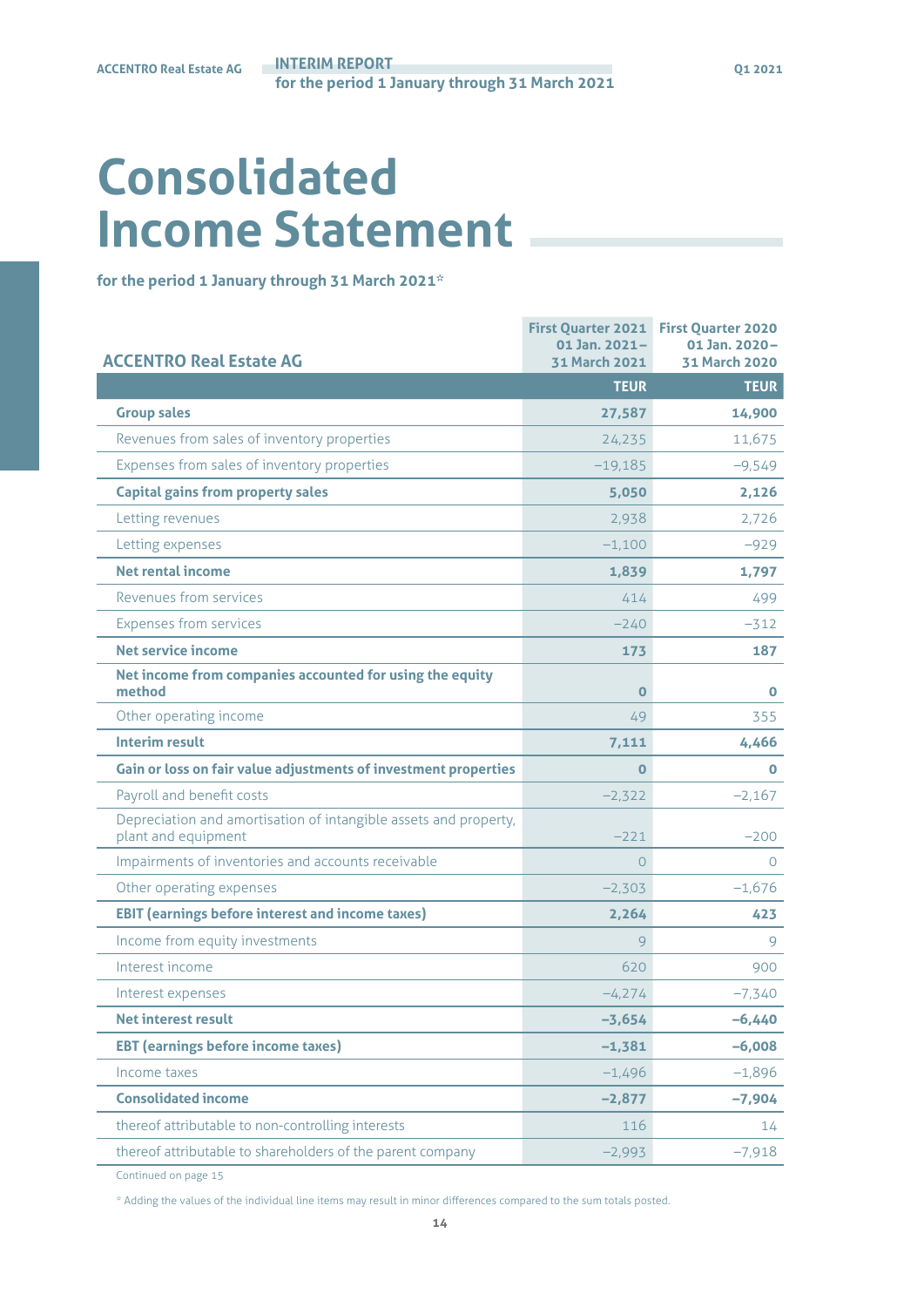**Q1 2021 ACCENTRO Real Estate AG for the period 1 January through 31 March 2021 INTERIM REPORT**

Continued from page 14

| <b>ACCENTRO Real Estate AG</b>                                                   | 01 Jan. $2021 -$<br>31 March 2021 | First Quarter 2021 First Quarter 2020<br>01 Jan. $2020 -$<br>31 March 2020 |
|----------------------------------------------------------------------------------|-----------------------------------|----------------------------------------------------------------------------|
| <b>Earnings per Share (Comprehensive Income)</b>                                 | <b>EUR</b>                        | <b>EUR</b>                                                                 |
| Basic net income per share<br>(32,437,934 shares; prior year: 32,437,934 shares) | $-0.09$                           | $-0.24$                                                                    |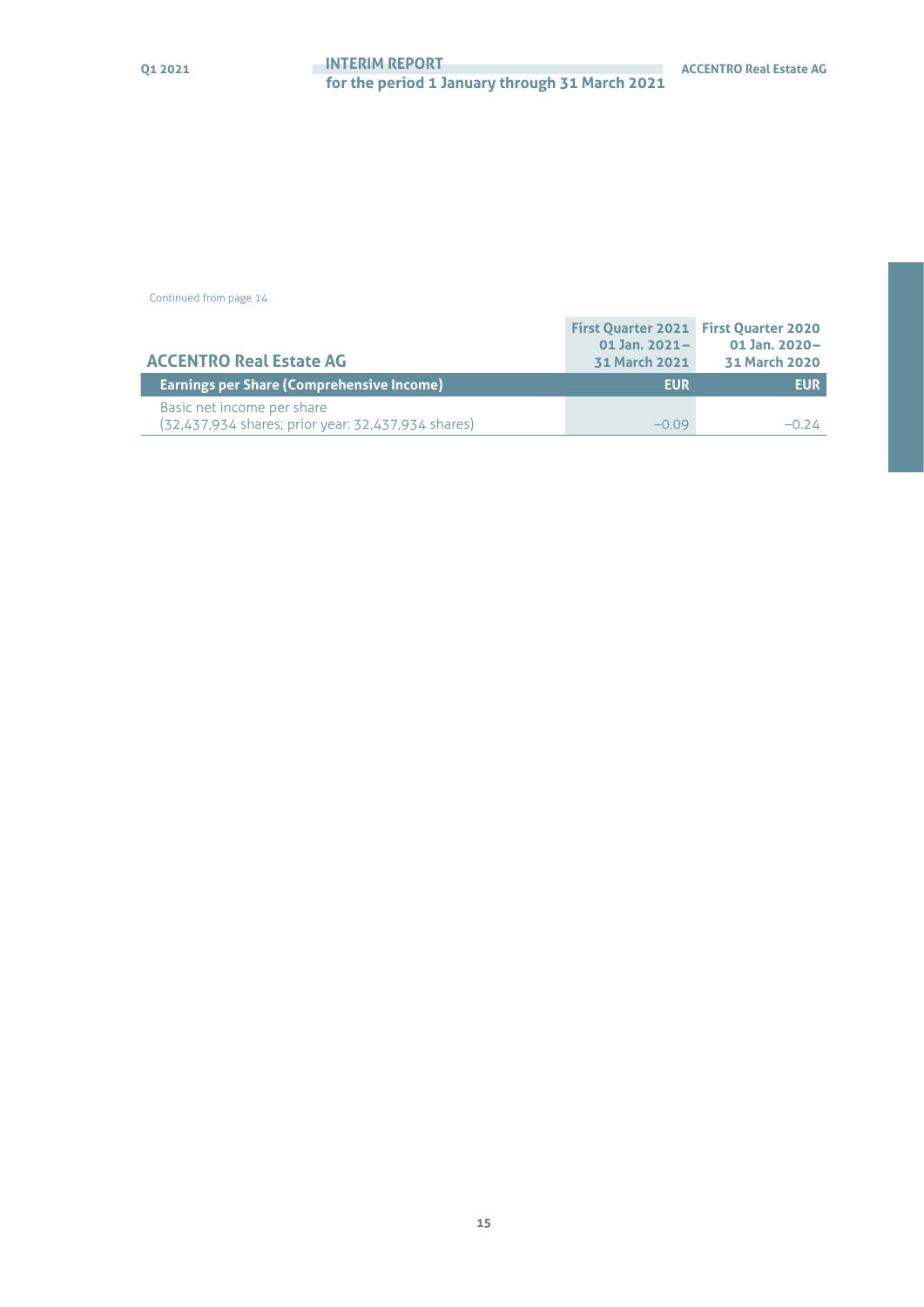## <span id="page-15-0"></span>**The ACCENTRO Real Estate AG Share**

### ACCENTRO Share Softens, Matching Slower Start to the Year of Real Estate Sector as a Whole

Collectively, Germany's stock market got off to a good start to the year. The DAX index gained by 9.4% during the first quarter and jumped the mark of 15,000 points (15,008 points) for the first time. Analogously, the indices MDAX (31,717 points) and SDAX (15,447 points) registered gains of 3.0% and 4.6%, respectively. Markets were buoyed by a brisk recovery of the ifo index and an equally strong Purchasing Managers' Index (PMI). Extra impetus was provided by the surprisingly positive quarterend figures reported by many companies. By contrast, the tight restrictions still in place because of the COVID-19 pandemic, and the sluggish progress that the vaccination campaign made during the first quarter, had only a limited effect on the upbeat development of the markets.

Not all of the German real estate stocks, having outperformed the market last year, were able to match the dynamic growth outlined above. Both the EPRA Index Germany (–7.1%) and the DIMAX German real estate equity index (–6.1%) suffered losses during the first quarter. There are several reasons to explain the trend. In addition to a manifest shift in sector allocation away from rather defensive real estate companies toward more cyclically oriented stock, growing concerns over rising inflation and interest rate hikes influenced investor behaviour.

The ACCENTRO share was not immune to the downward trend of real estate stocks, despite its positive performance the previous year. It lost 10.7% during the first three month of the year and closed at EUR 7.95 on 31 March 2021. The market capitalisation as of the balance sheet date equalled EUR 257.9 million.

Once the Federal Constitutional Court ruled Berlin's rent cap unconstitutional on 15 April 2021, and after ACCENTRO presented very positive sales figures both for the fourth quarter of 2020 and for the first quarter of 2021, the share price of ACCENTRO bounced back noticeably.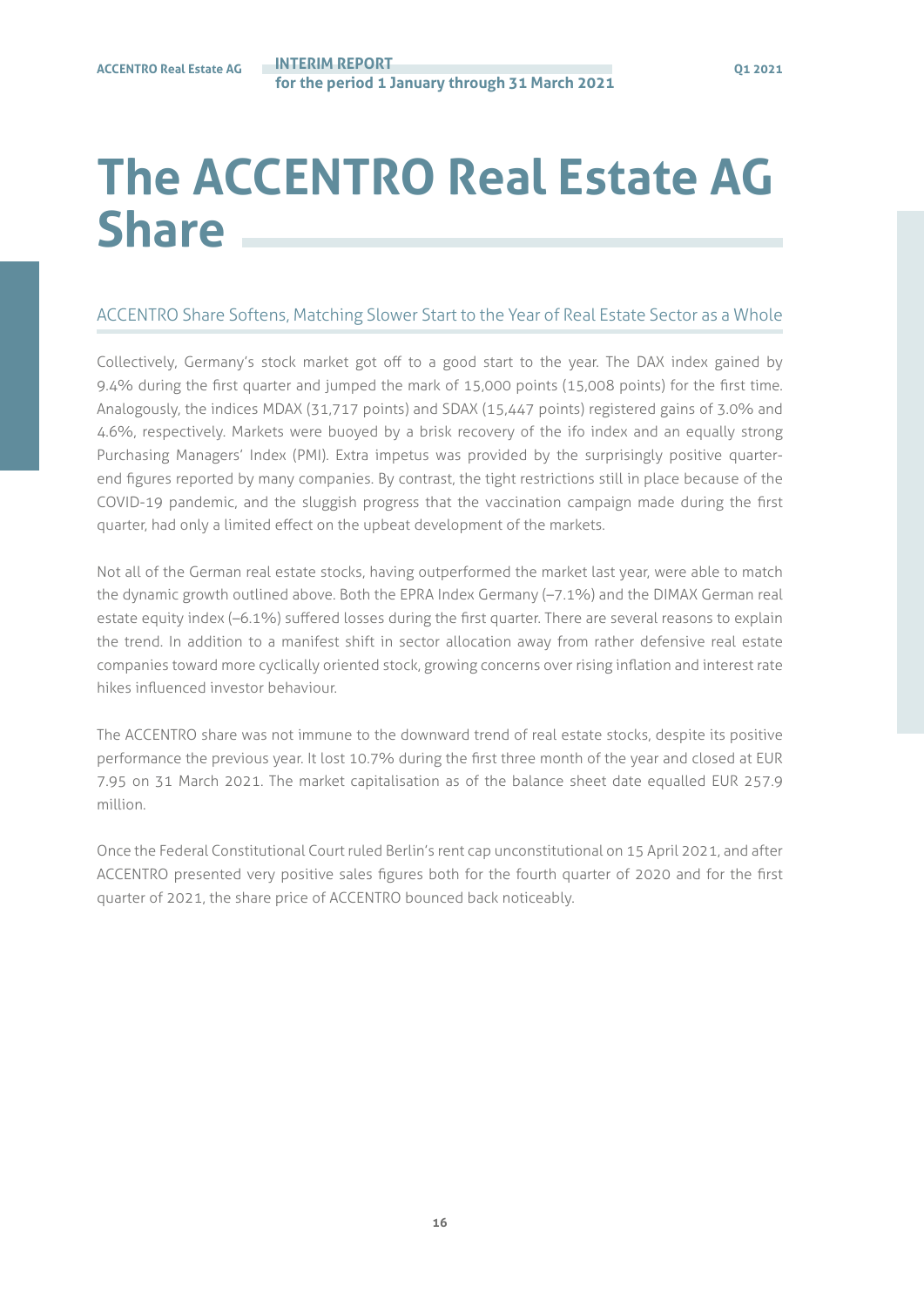



ACCENTRO share price development during the first quarter of 2021 (Xetra prices, indexed)

### ACCENTRO Shares at a Glance

| <b>Company shares</b>                                                                                                                                                                                                           |                    |
|---------------------------------------------------------------------------------------------------------------------------------------------------------------------------------------------------------------------------------|--------------------|
| Stock market segment                                                                                                                                                                                                            | Prime Standard     |
| <b>ISIN</b>                                                                                                                                                                                                                     | DE000A0KFKB3       |
| German Securities Code Number (WKN)                                                                                                                                                                                             | <b>AOKFKB</b>      |
| Number of shares as of 31 March 2021                                                                                                                                                                                            | 32,437,934         |
| Free float                                                                                                                                                                                                                      | 12.12%             |
| Share price high (1 January - 31 March 2021)*                                                                                                                                                                                   | <b>EUR 9.05</b>    |
| Share price low $(1 \text{ January} - 31 \text{ March } 2021)^*$                                                                                                                                                                | <b>EUR 7.25</b>    |
| Closing price on 31 March 2021*                                                                                                                                                                                                 | <b>EUR 7.95</b>    |
| Market capitalisation on 31 March 2021*                                                                                                                                                                                         | EUR 257,881,575.30 |
| $\sim$ 2008 . The contract of the contract of the contract of the contract of the contract of the contract of the contract of the contract of the contract of the contract of the contract of the contract of the contract of t |                    |

\* Closing prices in Xetra trading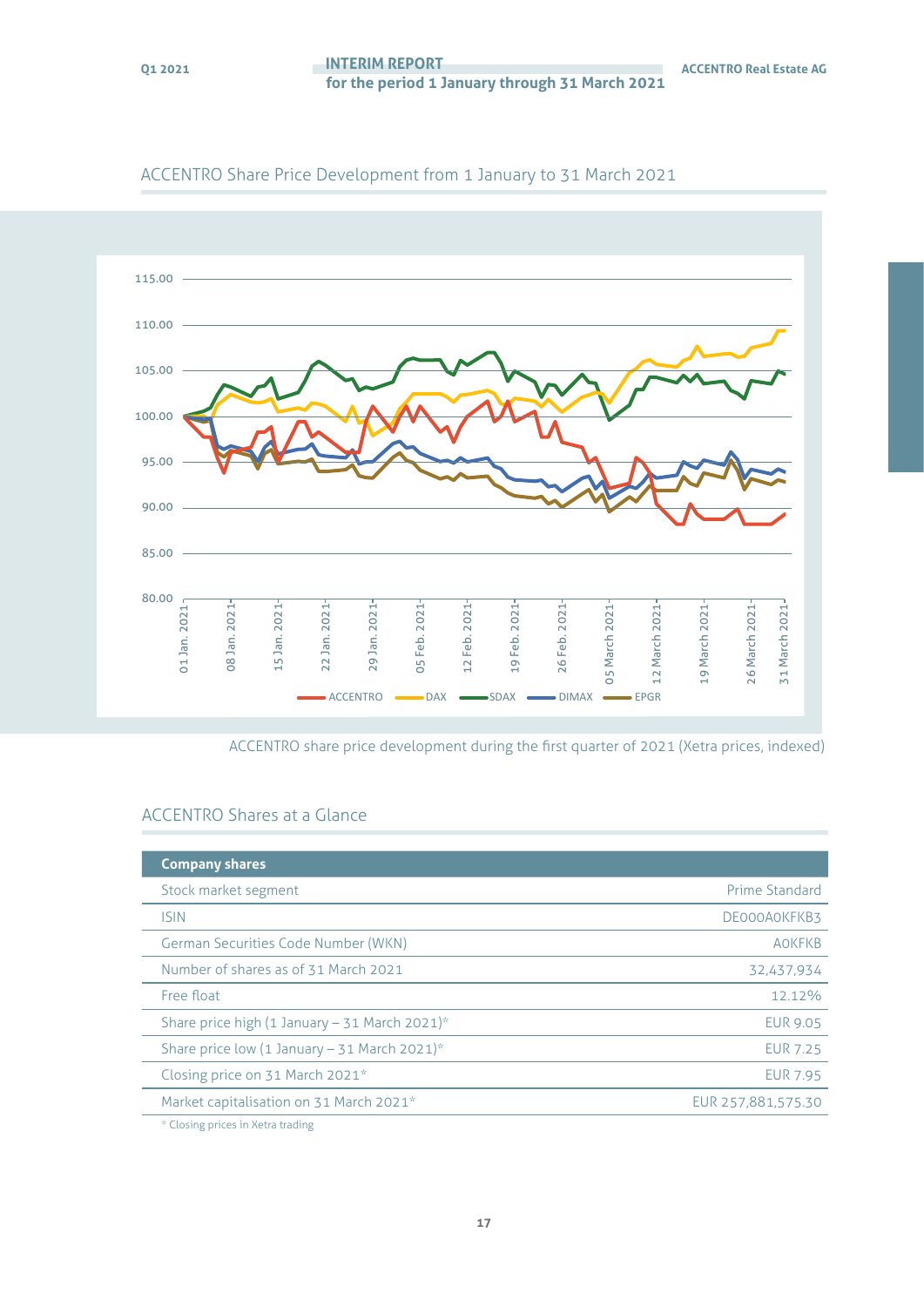### Investor Relations Activities Stepped up

Investor relations play a significant role for ACCENTRO Real Estate AG. Which is why the regular and transparent exchange of information with all capital market players matters a great deal to us. Among these stakeholders are not just our institutional and private shareholders but financial analysts and prospective investors, too. We maintain regular contact with all of these. We do so, on the one hand, within the framework of our periodic reporting on our quarterly and annual financials. On the other hand, we are significantly expanding our activities this year, hosting more roadshows and attending more capital market conferences inside and outside Germany. For the remaining financial dates this year, please check the financial calendar at the end of this report. You will also find all available information about our Company and about the ACCENTRO share on our homepage at www.accentro.ag/en.

### Analysts See Significant Upside Potential in ACCENTRO Shares

At the moment, eight financial analysts monitor the performance of ACCENTRO Real Estate AG. They maintain regular contact with our Management Board and our Investor Relations department, and publish written comments on the business development and strategic direction of the Company several times a year. At this time, seven analysts recommend buying the stock, and one issued a hold rating. The average target price is EUR 11.59, which corresponds to an upside potential of around 37% relative to the current share price.

| Analyst                          | <b>Institution</b>                    | Recommen-<br>dation | <b>Price Target</b> |
|----------------------------------|---------------------------------------|---------------------|---------------------|
| Philipp Kaiser                   | Warburg Research                      | Buy                 | <b>EUR 14.00</b>    |
| Dr. Adam Jakubowski              | SMC-Research                          | Buy                 | EUR 13.20           |
| Klaus Soer                       | <b>Ouirin Privatbank</b>              | Buy                 | <b>EUR 12.55</b>    |
| Mariya Lazarova                  | <b>FMR Frankfurt Main Research AG</b> | Buy                 | <b>EUR 12.50</b>    |
| Stefan Scharff, Christopher Mehl | SRC-Research                          | Buy                 | <b>EUR 11.50</b>    |
| Ferran Tort Barniol              | <b>Kepler Cheuvreux</b>               | Buy                 | <b>EUR 11.00</b>    |
| Andre Remke                      | Baader Helvea Equity Research         | Buy                 | <b>EUR 10.00</b>    |
| <b>Manuel Martin</b>             | <b>ODDO BHF</b>                       | Hold                | <b>EUR 8.00</b>     |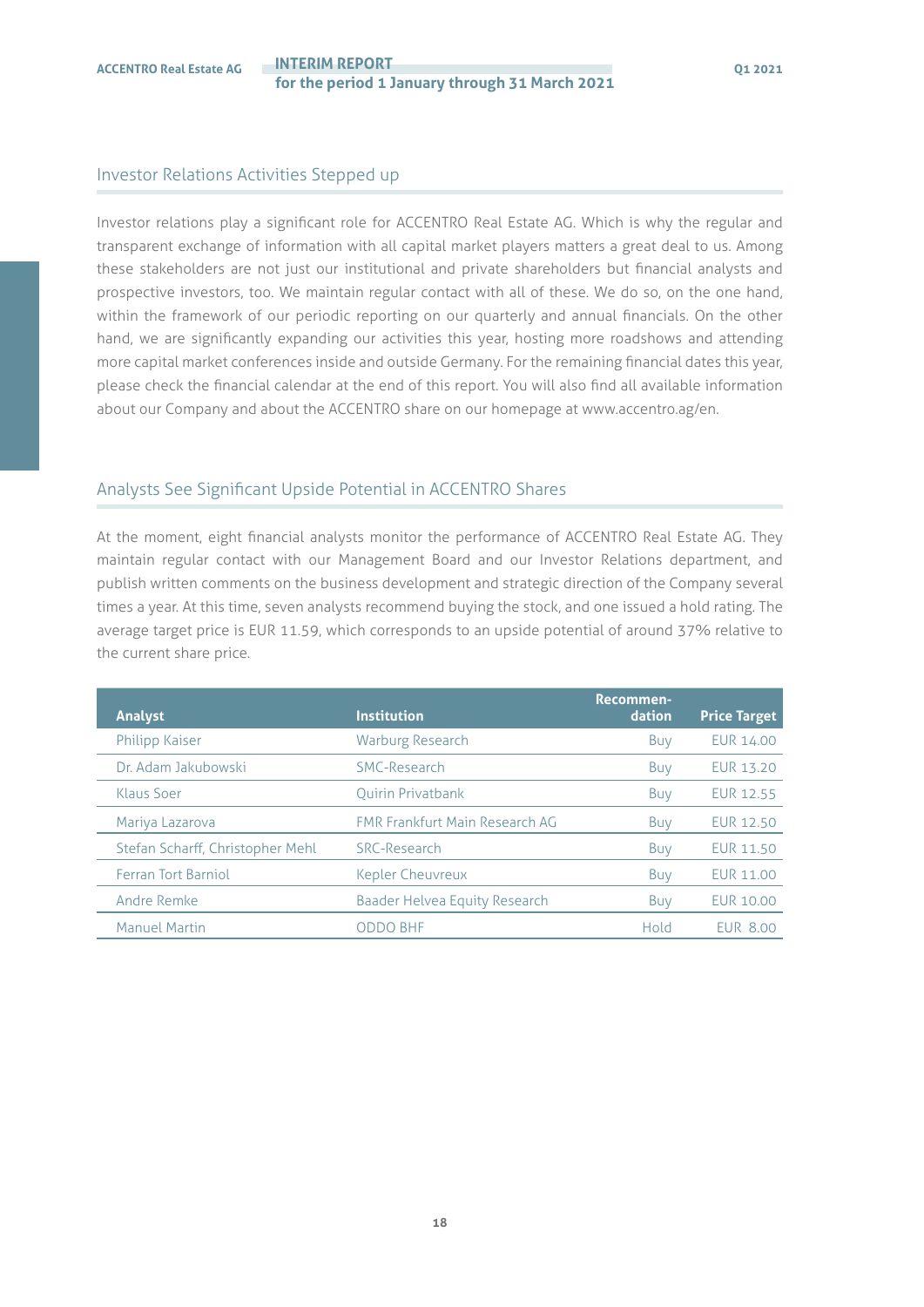### Shareholder Structure

By the end of the first quarter of 2021, the subscribed capital of ACCENTRO Real Estate AG equalled EUR 32.44 million. It represents 32,437,934 no-par value bearer shares.

As of 31 March 2021, a total of 83.10% of the ACCENTRO AG stock was held by Brookline Real Estate S.à r.l., while ADLER Real Estate AG owned 4.78% and the free float accounted for 12.12%.

The adjacent chart provides an overview of the shareholding structure.



Shareholder structure as of 31 March 2021 (figures based on shareholder disclosures)

## <span id="page-18-0"></span>**Forward-looking Statements**

This interim report contains specific forward-looking statements. A forward-looking statement is any statement that does not relate to historical facts and events. This applies, in particular, to statements relating to future financial earning capacity, plans and expectations with respect to the business and management of ACCENTRO Real Estate AG, growth, profitability and the general economic and regulatory conditions and other factors to which ACCENTRO is exposed.

Forward-looking statements are based on current estimates and assumptions made by the Company to the best of its knowledge. Such forward-looking statements are based on assumptions and are subject to risks, uncertainties and other factors that may cause the actual results including the net asset, financial and earnings situation of ACCENTRO Real Estate AG to differ materially from or disappoint expectations expressed or implied by these statements. The operating activities of ACCENTRO Real Estate AG are subject to a number of risks and uncertainties that may also cause a forward-looking statement, estimate or prediction to become inaccurate.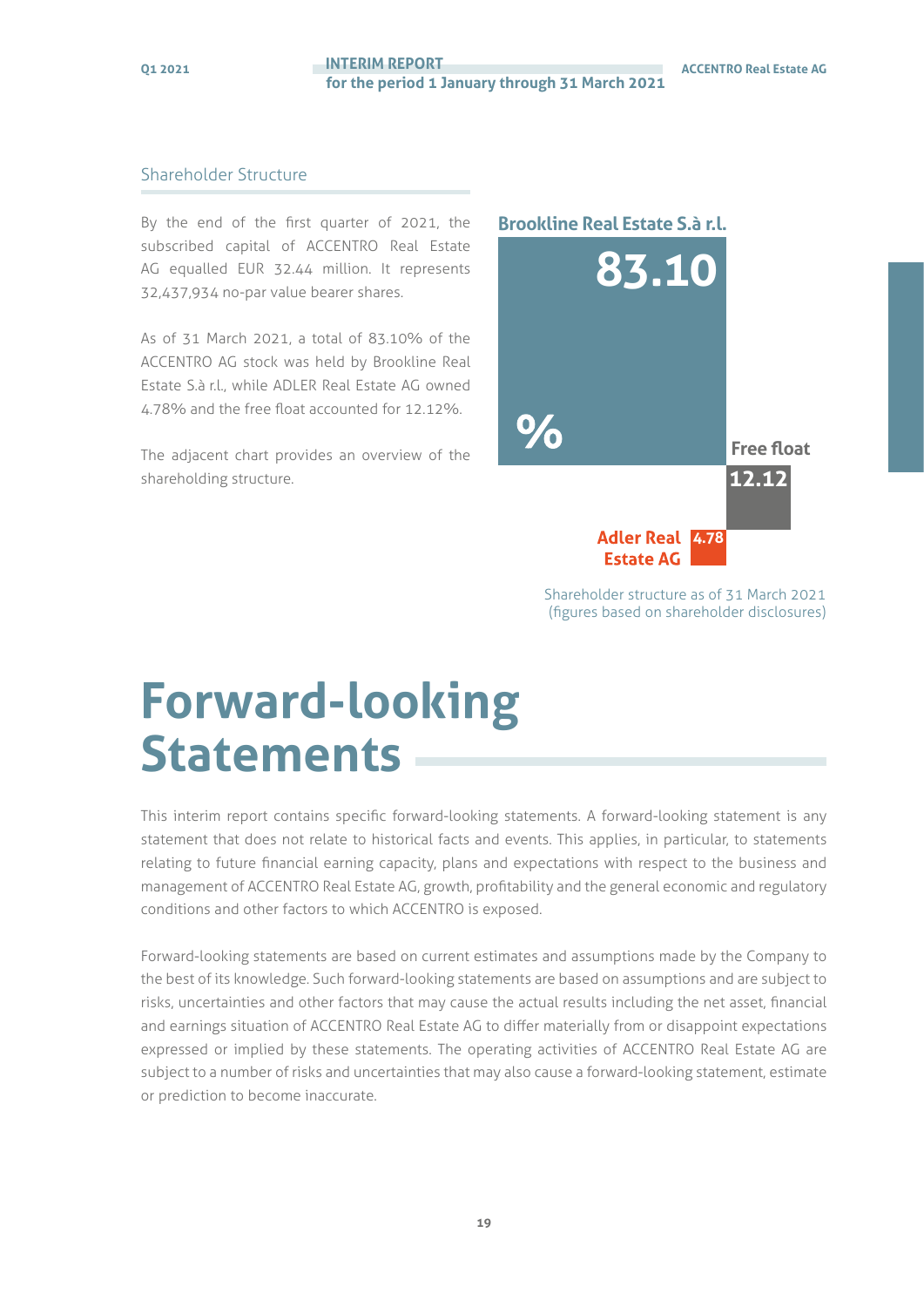## <span id="page-19-0"></span>**Financial Calendar**

### 2021

- 09 June 2021 Quirin Champions 2021 Investor Conference (virtual)
- 22 June 2021 Annual General Meeting, Berlin (virtual)
- 23 June 2021 UniCredit Kepler Cheuvreux German & Austrian Property Days (virtual)
- 10 August 2021 Release of Interim Report as of 30 June 2021
- 07 September 2021 ZKK Zürcher Kapitalmarkt Konferenz
- 09 September 2021 J.P. Morgan European High Yield & Leveraged Financial Conference (virtual)
- 21 October 2021 European Large & MidCap Event, Paris
- 09 November 2021 Release of Interim Statement as of 30 September 2021

All dates are provisional. Please check our website for confirmation. www.accentro.ag/en

This translation of the original German version of the Interim Statement of ACCENTRO Real Estate AG for the first quarter of the 2021 financial year has been prepared for the convenience of our Englishspeaking shareholders.

The German version is authoritative.

Our financial reports are also available as downloads at www.accentro.ag, or may be requested free of charge by contacting: ACCENTRO Real Estate AG, Kantstr. 44/45, 10625 Berlin, Germany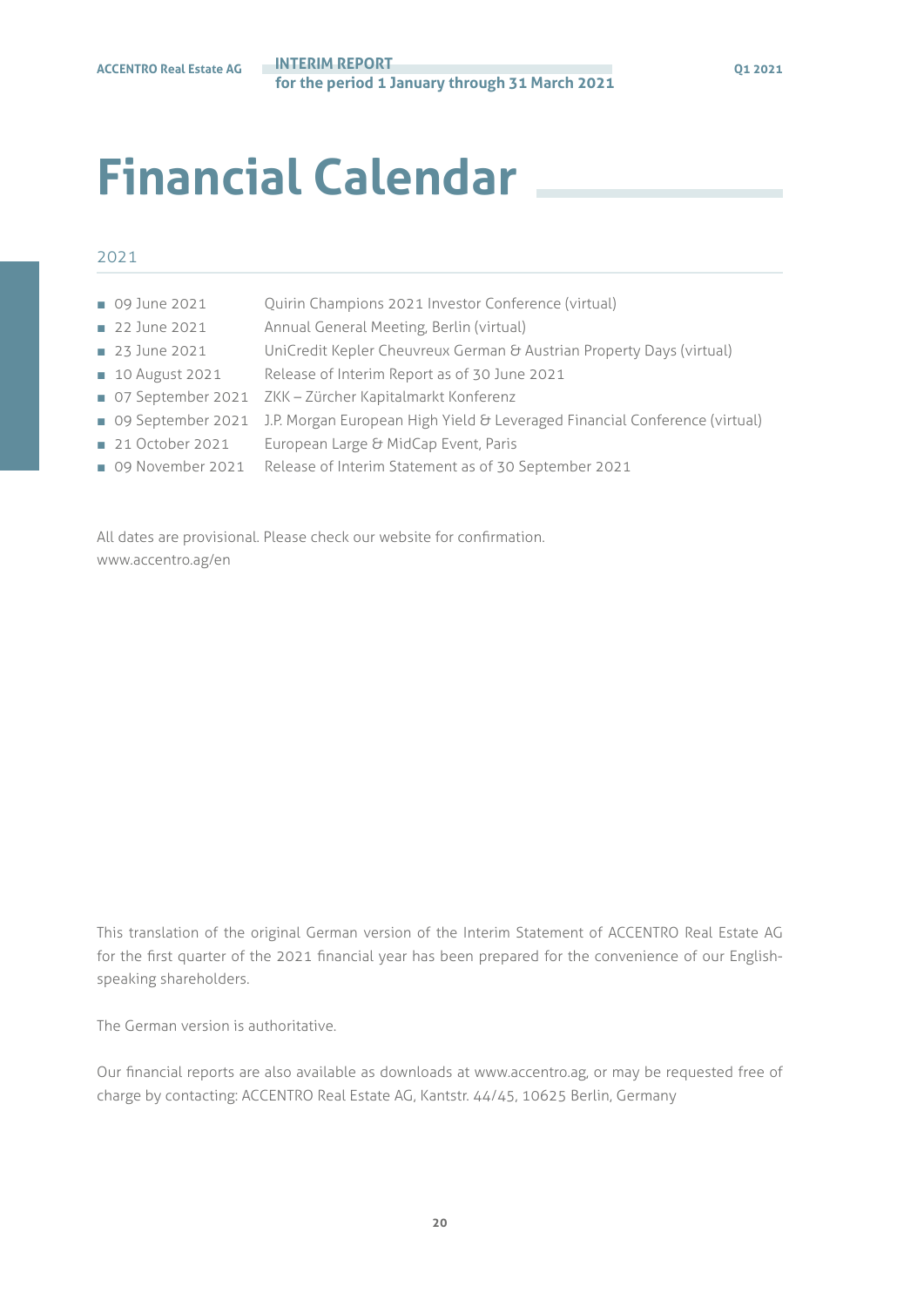## <span id="page-20-0"></span>**Credits**

ACCENTRO Real Estate AG Kantstr. 44/45 10625 Berlin, Germany Phone: +49 30 887181-0 Telefax: +49 30 887181-11 E-Mail: mail@accentro.ag Home: www.accentro.ag



Management Board

Lars Schriewer, Hans-Peter Kneip

### Chairman of the Supervisory Board

Axel Harloff, Hamburg

### Contact

ACCENTRO Real Estate AG Investor Relations Phone: +49 30 887181-272 Telefax: +49 30 887181-11 E-Mail: ir@accentro.ag

### Layout Design

racken GmbH, Berlin www.racken.de

### Concept, Editing, Layout

Goldmund Kommunikation, Berlin www.goldmund-kommunikation.de

### Photos

Photo of CEO: Thomas Knieps